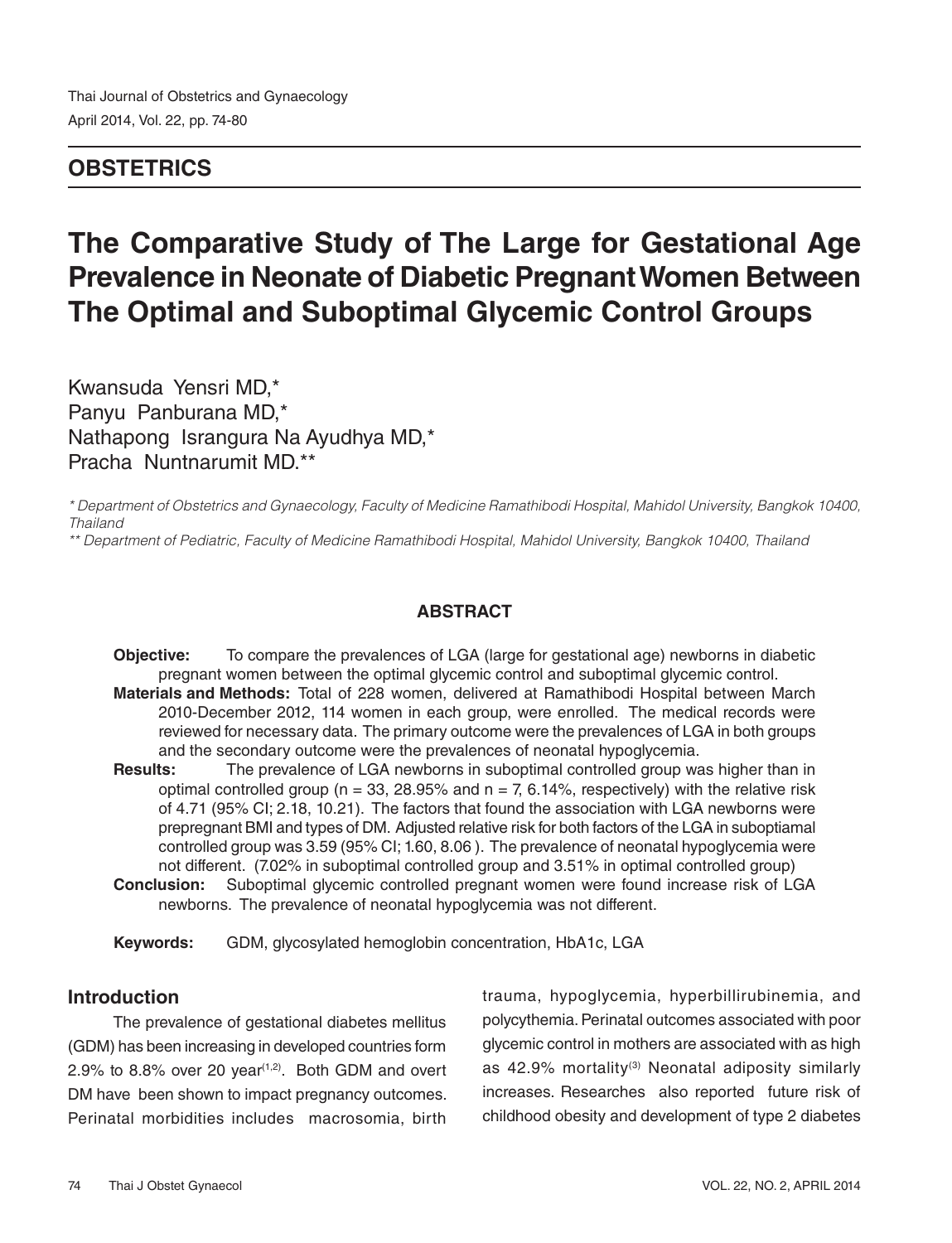and cardiovascular disease as a result of increased neonatal hyperinsulinemia and increase fat mass. While the well controlled maternal GDM could decrease the risk of large for gestational age infant<sup>(4)</sup>.

The glycosylated hemoglobin concentration, also called hemoglobin A1c (HbA1c), reflects a longer duration of glycemic control, generally about 3 months, which approximated the life span of the red blood cell. The glycosylated hemoglobin was used to study the relationship between maternal glycemic control and the effect to neonates<sup>(5)</sup>.

Large for gestational age (LGA) is a result from maternal GDM or overt DM especially in women who poor glycemic control and it may result in difficult delivery, shoulder dystocia, birth trauma or increased rate of caesarean section. Fetal hyperglycemia and hyperinsulinemia result from poor glycemic control of diabetic pregnant women also result in neonatal hypoglycemia. It is interesting whether the prevalence of LGA infants in optimal glycemic control groups is lower than suboptimal glycemic control groups and the prevalence of neonatal hypoglycemia is lower in optimal glycemic control groups too.

#### **Materials and Methods**

This retrospective and prospective cohort study was approved by the Ethical Clearance Committee on Human Rights Related to Researches Involving Human subjects, Faculty of Medicine Ramathibodi Hospital. From the result of our pilot study of 26 GDM mothers at DM clinic of ANC clinic. The prevalence of LGA in optimal and suboptimal glycemic control groups were 7.6% and 19.23%. Power of 95% at type I alpha error of 0.05 and type II error of 0.2 were used. The calculated sample size was 114 eligible subjects in each group.

A study comprising all women with GDM and overt DM delivering at Ramathibodi hospital during March 2010-December 2012. GDM was diagnosed if fasting plasma glucose (FPG)  $\geq$  92 mg/dl but < 126 mg/dl or HbA1c < 6.5% at the first ANC or abnormal only 1 of 75 gm OGTT (normal limits were FPG < 92 mg/dl , 1 hr postprandial (PPD) <180 mg/dl, 2 hr PPD < 153 mg/dl ). Overt DM was diagnosed if

there was the history of diabetic mellitus before pregnancy or FPG  $\geq$  126 mg/dl and/or HbA1c  $\geq$  6.5 at the first ANC visit.

The inclusion criteria were pregnant women who were delivery at Ramathibodi hospital with gestational age ≥ 37 week, diagnosed gestational diabetic mellitus or overt diabetic mellitus, followed up at DM clinic of ANC clinic and evaluated HbA1c at least 1 time in third trimester. The exclusion criteria were multiple pregnancy or pregnancy with medical complications that resulted in alter blood glucose level such as using steroid drug

GDM or overt DM patients were attended DM clinic and advised by specialized nurses for diet control and self-monitoring of blood glucose, good control was defined that fasting blood glucose < 95 mg/dl and/or 1 hour postprandial < 140 mg/dl. The pregnant women recorded their blood glucose levels in the diabetic clinic book and the doctors reviewed their records every ANC visit. The pregnant women who are well controlled by diet control at first time were classified as GDMA1. The poor controlled GDM pregnant outcome was consulted to endocrinologist for insulin therapy. The GDM patient who was treated with insulin was classified as GDMA2. In overt DM, the insulin was started by endocrinologists if they used oral diabetic drugs before pregnancy. During ANC visit, GDMA1 were followed by obstetricians in DM clinic and GDMA2 and overt DM women followed up with obstetricians and endocrinologists. Timing of the appointment depended on patient condition, gestational age and glycemic controlled. HbA1c was measured at the third trimester between 32-38 week of gestation.

In our study, the optimal glycemic control was defined as the HbA1c level < 6% at the third trimester and the suboptimal glycemic control group was defined as the patient who had HbA1c level  $\geq 6\%$  at the third trimester, which was recommended by American Diabetes Association 2012 recommendation<sup>(6)</sup>.

The primary outcome was the prevalence of LGA, which was defined as a birth weight > 95th percentile, adjusted for gestational age of Chart of Division of Maternal Fetal Medicine, Department of Obstertircs and Gynecology Faculty of Medicine Chulalongkorn University, Thai version $(7-8)$ . Secondary outcome was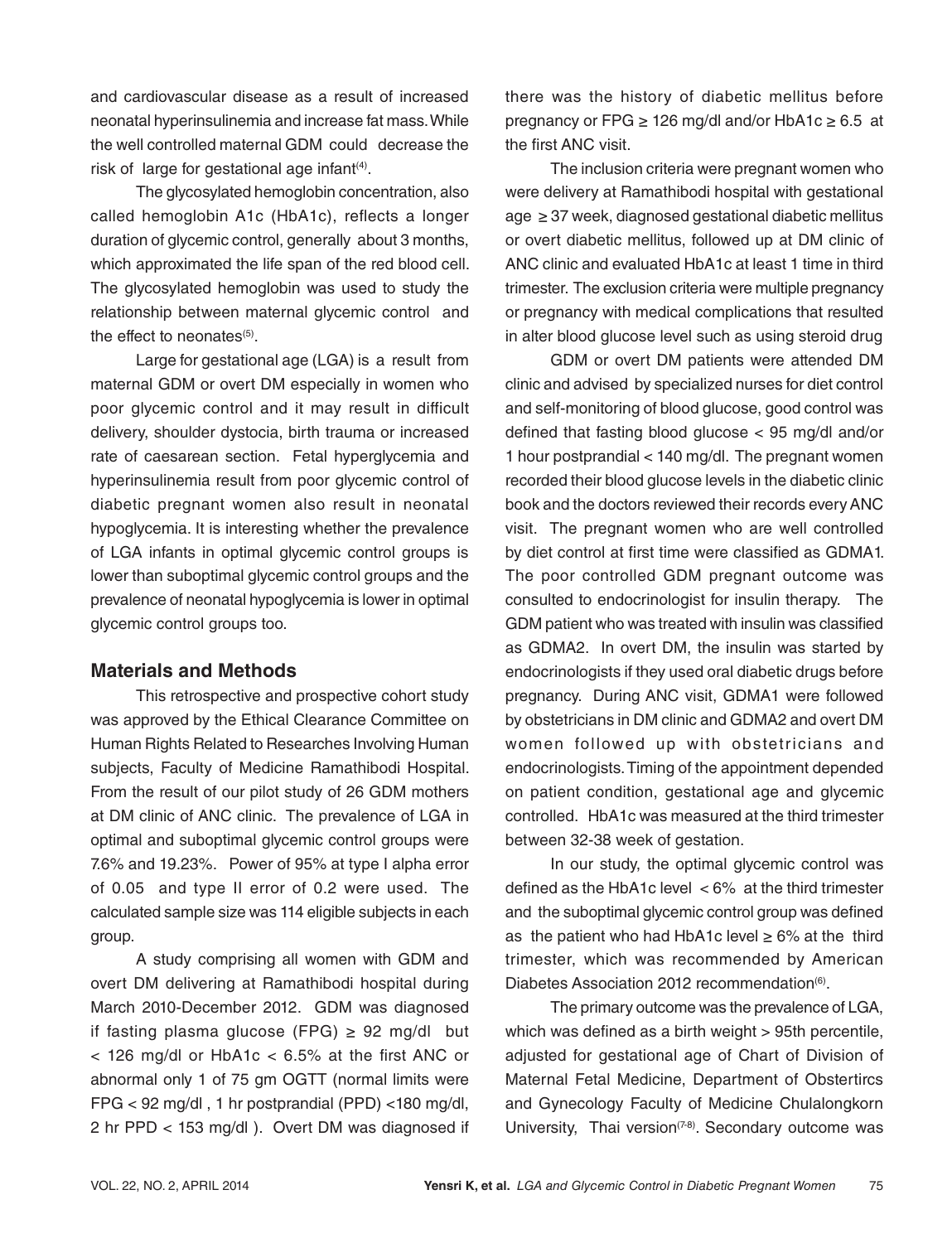the prevalence of neonatal hypoglycemia which was defined as blood glucose < 40 mg/dl at 1 hour after delivery and no early feeding.

#### **Statistical analysis**

All analysis were conducted using the STATA version 1.2. Normally distributed continuous variables were reported by mean  $(\pm$  standard deviation) and student-T test was used for comparing. Chi- spuare-test was used for comparing the proportion data. The significant factors were analyzed by multivariate logistic analysis and presented as p-value, risk ratio (RR) and 95% confidence interval.  $P < 0.05$  was considered statistically significant.

### **Results**

In this study include all women follow by the inclusion criteria, total 228 women were separated to optimal and suboptimal glycemic control groups by HbA1c level in third trimester. Demographic data of the study population were presented in Table 1. There were neither difference in maternal age, gestational age at the time of HbA1c nor the total weight gain. Mean prepregnant BMI was higher in the suboptimal control group (25.7 versus  $22.4 \text{ kg/m}^2$  in optimal glycemic control group). There was more GDMA1 in optimal glycemic control group than suboptimal glycemic control group. (87.72% and 73.68% respectively.)

|  | Table 1. Demographic data |  |
|--|---------------------------|--|
|--|---------------------------|--|

| <b>Characteristics</b>                            |                | Optimal control group Suboptimal control group | p          |
|---------------------------------------------------|----------------|------------------------------------------------|------------|
|                                                   | $n = 114$      | $n = 114$                                      |            |
| - Age $(y)$                                       | $31.5 \pm 5.4$ | $32.1 \pm 5.1$                                 | 0.36       |
| - Prepregnant BMI (Kg/m <sup>2</sup> )            | $22.4 \pm 4.0$ | $25.7 \pm 5.0$                                 | $< 0.001*$ |
| - Gestational age at HbA1c was<br>measured (week) | $35.8 \pm 2.0$ | $35.7 \pm 2.5$                                 | 0.95       |
| - Total weight gain (kg)                          | $11.7 \pm 3.9$ | $12.0 \pm 4.4$                                 | 0.51       |
| - Type of $DM^{\perp}$                            |                |                                                | $0.001*$   |
| GDMA1                                             | 100, 87.72%    | 84, 73.68%                                     |            |
| GDMA <sub>2</sub>                                 | 13, 11.40%     | 17, 14.91%                                     |            |
| Overt DM                                          | 1, 0.88%       | 13, 11.40%                                     |            |

Data were presented in mean  $\pm$  standard deviation, \*statistic significant,

<sup>1</sup> Data were presented as number (%), \*statistic significant

Table 2. showed the prevalence of LGA and neonatal hypoglycemia. LGA in suboptimal control group that was higher than in optimal control group  $(RR = 4.71, 95\% CI = 2.18-10.21)$ . After adjusted risk ratio by type of GDM and prepregnant BMI, the prevalence of LGA in suboptimal control group was higher than in the optimal control group ( $RR = 3.59$ , 95%CI;1.60-8.06). The prevalences of neonatal hypoglycemia in suboptimal control group and optimal control group were not different (7.02% and 3.51%),  $p = 0.375$ .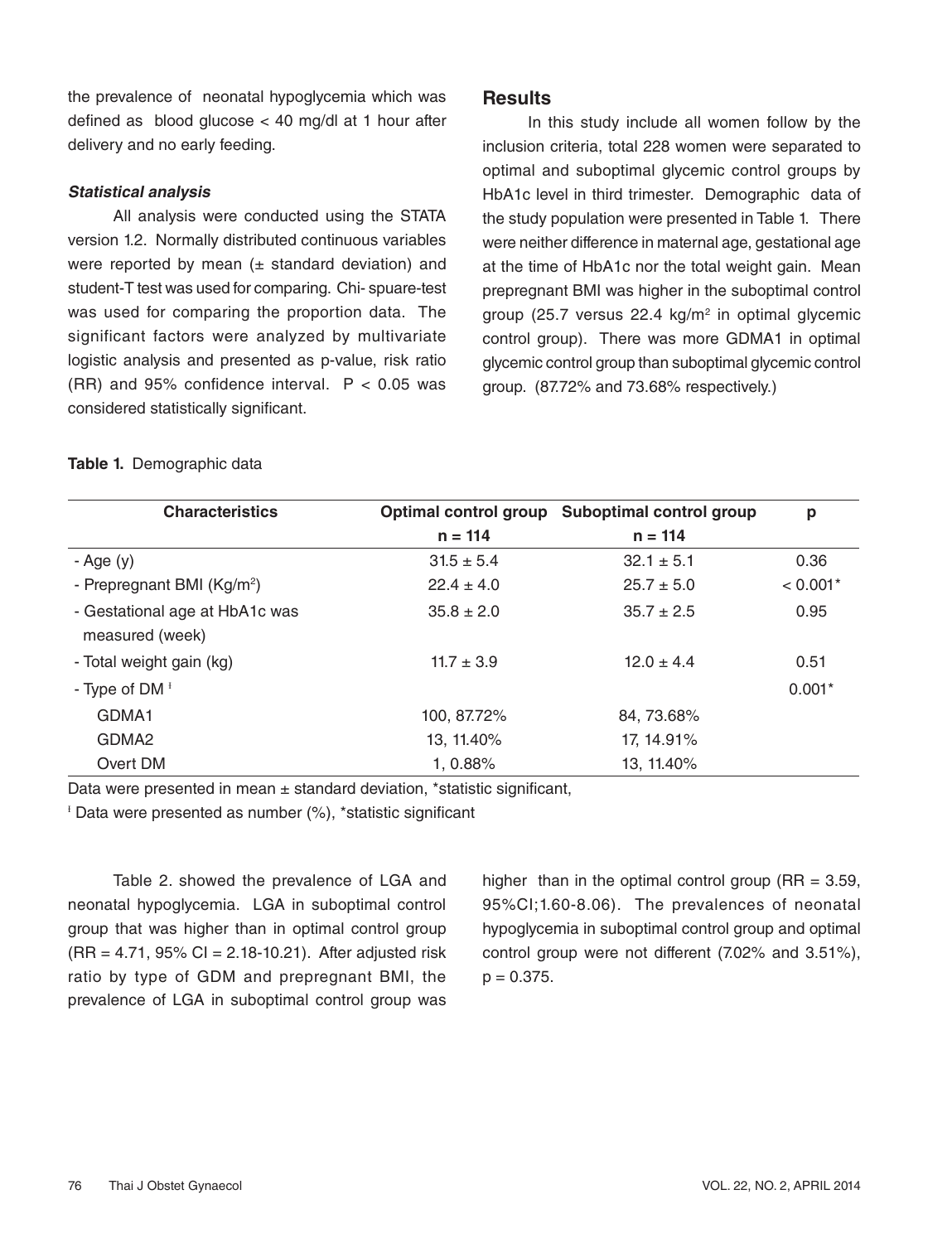| <b>Outcome</b>               | <b>Optimal control group</b> | Suboptimal control group | р          |
|------------------------------|------------------------------|--------------------------|------------|
|                              | $n = 114$                    | $n = 114$                |            |
| LGA(n,%)                     |                              |                          |            |
| No LGA                       | 107, 93.86%                  | 81, 71.05%               | $< 0.001*$ |
| <b>LGA</b>                   | 7,6.14%                      | 33, 28.95%               |            |
| Neonatal hypoglycemia (n, %) |                              |                          |            |
| No hypoglycemia              | 110, 96.49%                  | 106, 92.98%              | 0.375      |
| Hypoglycemia                 | 4, 3.51%                     | 8, 7.02%                 |            |

**Table 2.** The prevalence of LGA and neonatal hypoglycemia in optimal and suboptimal glycemic control group.

Data were presented as number (%), \*statistic significant

#### **Discussion**

In this study, the result show different of LGA prevalence in between suboptimal and optimal glycemic control groups similar to other study but prevalence of neonatal hypoglycemia was not different between two groups that different from prior study

 LGA pregnancies were complicated by postpartum hemorrhage, shoulder dystocia, cesarean section delivery, neonatal hypoglycemia and had a longer hospitalization period<sup>(9)</sup>.

Maternal hyperglycemia significantly increase the risk perinatal morbidity including LGA and macrosomia. The prevalence of LGA range between 9.5–26.1%(10-13).

Previous study reports that as maternal age increased the birthweight increased and maternal age was significantly higher in LGA<sup>(14)</sup>. The prepregnant maternal BMI and the total weight gain may influence the risk of LGA pregnancy(15,16). The factors of maternal age and total weight gain were similar in our study for both optimal and suboptimal control group, nevertheless the prepregnant BMI was higher in suboptimal control group. This maybe due to increased demands on maternal metabolism during pregnancy form excess weight, resulting in imbalance in hormonal carbohydrate regulation mechanisms and insulin sensitivity. Previous study reported the prevalence of LGA newborns was higher among overweight, obese, and obese class II women as compared with normal weight women<sup>(15)</sup>.

Several methods have been used to evaluate the diagnosis of diabetic mellitus. Oral glucose tolerance test (OGTT) is the gold standard test for diagnosing GDM with different criteria and values for OGTT for diagnosing GDM(16-18). OGTT is a cumbersome procedure for participants as well as health care providers, which requires fasting state, waiting time for minimum two blood samples taken and depends on participant's compliance. World Health Organization (WHO) in 2011 as well as American Diabetic Association (ADA) has accepted HbA1c as a diagnostic tool for diagnosing diabetic mellitus<sup>(19,20)</sup>. There are no recommendations available for use of HbA1c as a diagnostic tool for GDM. The mean HbA1c value in women with GDM was significantly higher than women without GDM(<sup>21)</sup>. Cut off value of  $\geq$  5.95% had sensitivity of 28.6% and specificity of 97.2% in diagnosing GDM. Other studies report that HbA1c are lower in pregnancy comparing to non-pregnancy state $(22,23)$  with trimesterspecific reference interval<sup>(24)</sup>. High maternal HbA1c is associated with overweight in neonates<sup>(25)</sup> and poor pregnancy outcome<sup>(26)</sup>.

There was no cut off point of HbA1c to monitor the glycemic control. In this study use HbA1c level 6% for separate groups of glycemic control. According to recommendation of ADA 2012, the optimal control of HbA1c level should be less than 6%<sup>(6)</sup>, in diabetic women who become pregnant.

Our study showed the suboptimal glycemic control group had 4.71 – fold increased prevalence of LGA and the factors that associated with the LGA were prepregnant BMI and type of DM. After adjusting for both factors suboptimal glycemic control group remained have 3.59 fold increased risk of neonatal LGA.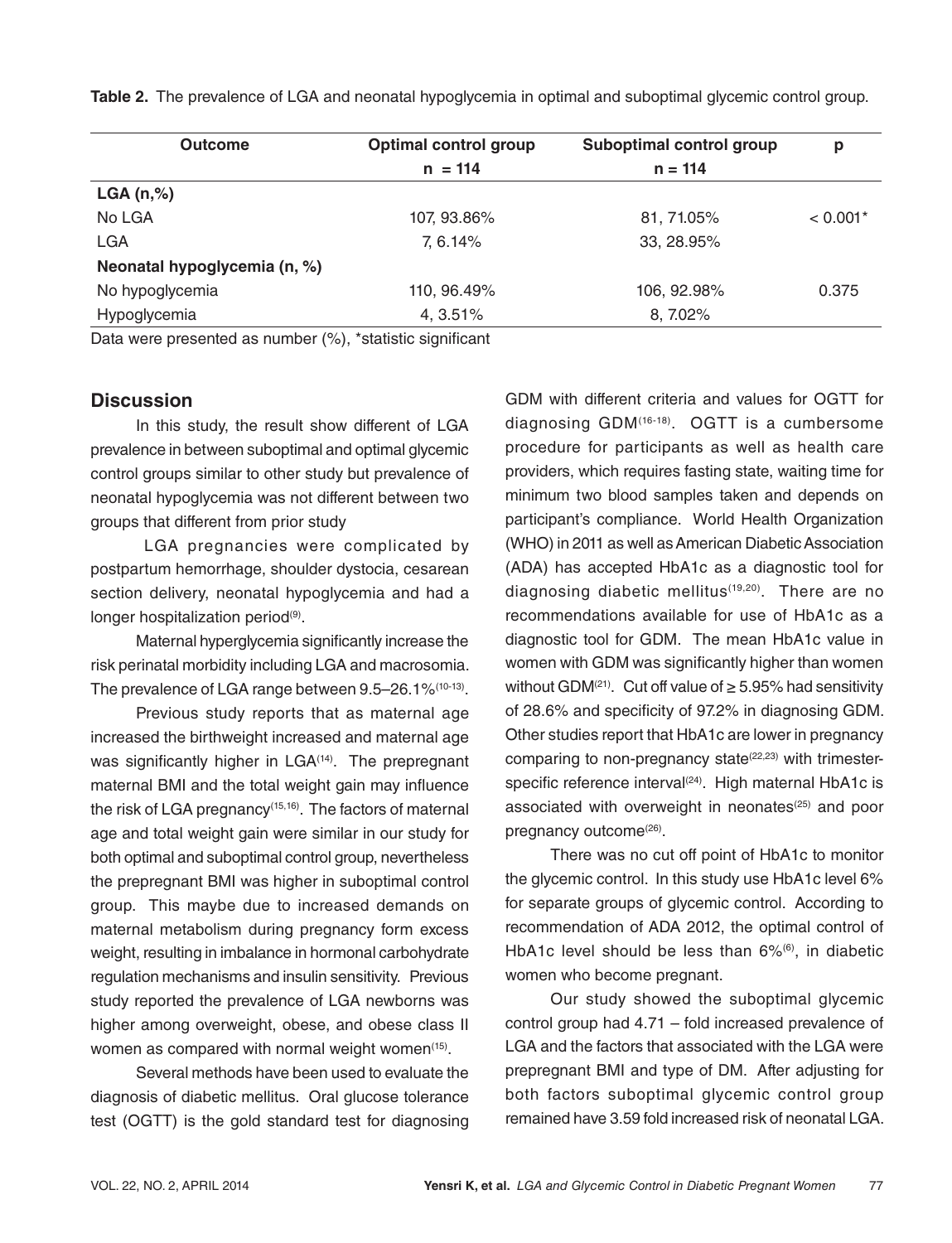This finding was also report from previous study $(25)$ .

The strength of this study may be the measurement of HbA1c was found excellent reliability within the same individual $(27)$ . The value reflects the glycemic condition three months prior the measurement which should have effect towards developing fetus, and is not fluctuated according to daily diet consumption before the test. Using HbA1c in also likely to be more acceptable to pregnant women as a single non-fasting blood sample. The result of our study can support that controling blood sugar level in GDM and over DM is important because poor glycemic control results in increasing risk of LGA. HbA1c level in the third trimester useful for predict LGA infant, this study suggest to monitor HbA1c in the third trimester in clinical practice.

The limitations of the study were HbA1c reflected the mean glycemic condition but not the blood glucose fructuations whice may had some effects deleterious on the fetal development<sup>(25)</sup>. Although HbA1c had advantage of good intra-individual reliability, the measurement of HbA1c is affected by anemia which associated with accelerated red blood cell turnover and some hemoglobinopathies<sup>(21)</sup>, these condition were not analysed in this study.

The optimal control glycemic status in GDM women may prevent the adverse maternal and fetal outcomes. Further studies of optimal cut off point of HbA1c for well control GDM that will have the impact on the mentioned outcomes should be evaluated.

The risk of neonatal hypoglycemia increase with birth wight, both in diabetic and in non-diabetic pregnancies(9). In our study, no significant difference hypoglycemic newborns in both optimal and suboptimal glycemic control groups were found due to insufficient calculated sample size. Other study reported more neonatal hypoglycemia in suboptimal glycemic control GDM women<sup>(25)</sup>

# **Conclusion**

Suboptimal glycemic control GDM and overt DM women, defined by HbA1c  $\geq$  6%, had prevalence of LGA newborn and increased risk of LGA for 3.59 fold. The prevalence of neonatal hypoglycemia was not different.

## **Acknowledgement**

The authors would like to thank the staffs of the Department of Obstetrics and Gynecology, Faculty of Medicine Ramathibodi Hospital for their active cooperations in this study.

#### **References**

- 1. Catalano PM , Kirwan JP, Haugel –de Mouzon S, King J .Gestational diabetes and insulin resistance : Role in short-and long – term implication for mother and fetus. J Nutr 2003:133;1674S-1683S.
- 2. Kalra P, Kachhwaha CP, Singh HV. Prevalence of gestational diabetes mellitus and its outcome in western Rajasthan. Indian J Endocrinol Metab 2013;17:677-80.
- 3. Otolorin EO, Famuyiwa OO, Bella AF, Dawodu AH, Adelusi B. Reproductive performance following active management of diabetic pregnancies at the university collage hospital, Ibadan, Nigeria. Afr J Med Sci 1985;14:155-60.
- 4. Mulla WR ,Henry TQ, Homko CJ. Gestational diabetes screening after HAPO: has anything changed?. Curr Diab Rep 2010:10;224-8.
- 5. Hawkins JS. Glucose monitoring during pregnancy. Curr Diab Rep2010:10;229-34.
- 6. American Diabetes Association. Gestational diabetes mellitus (position statement). Diabetes Care 2012;35(Suppl.1):S21.
- 7. Uerpairojkit B. Fetal growth retardation.In :Tannirandorn Y, eds. Maternal fetal medicine. Bangkok:Media and Usa publishing, 2001:89-100.
- 8. Ott WJ. Sonographic diagnosis of intrauterine growth restriction. Clin Obstet Gynecol 1997;40:787-95.
- 9. Weissmann Brenner A, Simchen MJ, Zilberberg E, Kalter A, Weisz B, Achiron R, et al. Maternal and neonatal outcomes of large for gestational age pregnancies. Acta Obstet gynecol Scand. 2012;91:844- 9.
- 10. Pornprasertsuk N, Panburana P, Israngura N. Risk Factor for large for gestational age infants in pregnant women with gestational diabetes mellitus. Thai J obstet gynaecol 2010:18;148-53.
- 11. Metzger BE, Lowe LP, Dyer AR, Trimble ER, Chaovarindr U, Coustan DR, et al. HAPO Study Cooperative Research Group. Hyperglycemia and adverse pregnancy outcomes. N Engl J Med 2008;358:1991-2002.
- 12. Crowther CA, Hiller JE, Moss JR, McPhee AJ, Jeffries WS, Robinson JS. Australian Carbohydrate Intolerance Study in Pregnant Women (ACHOIS) Trial Group.Effect of treatment of gestational diabetes mellitus on pregnancy outcomes. N Engl J Med 2005;352: 2477-86.
- 13. Kwik M, Seeho SK, Smith C, McEduff A, Morris JM. Outcomes of pregnancies affected by impaired glucose tolerance. Diabetes Res Clin Pract 2007;77:263-8.
- 14. Bakker R, Steegers EA, Biharie AA, Mackenbach JP,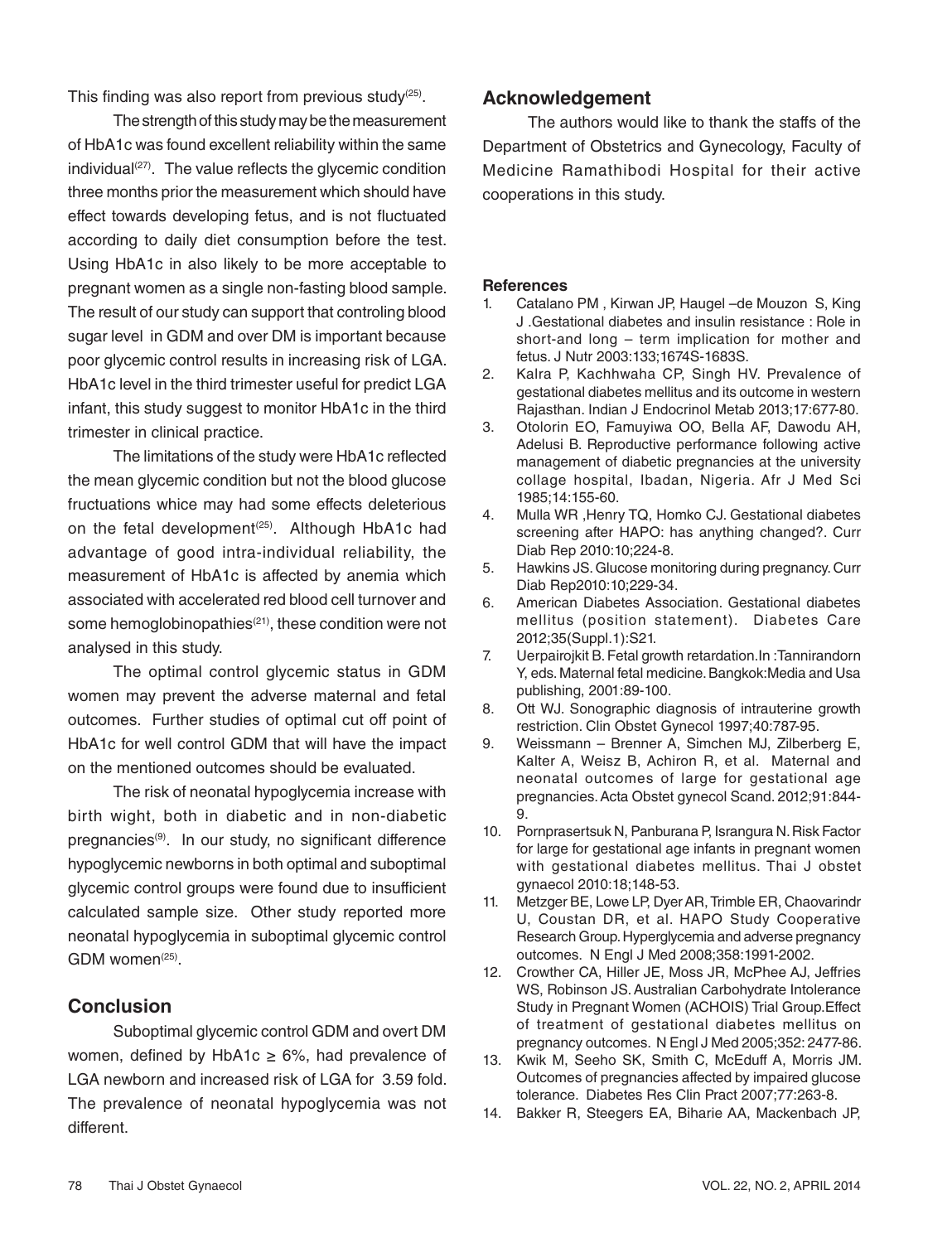Hofman A, Jaddoe VW. Explaining differences in birth outcomes in relation to maternal age: the Generation R Study. BJOG 2011;118:500-9.

- 15. Sneha SB, Ferrara A, Ehrlich SF, Brown SD, Hedderson MM. Risk of Larg for gestational age newborns in women with gestational diabetes by race and ethnicity and body mass index categories. Obstet Gynecol 2013;121:1255-62.
- 16. American Diabetes Association. Gestational diabetes mellitus (position statement). Diabetes Care 2004;27(Suppl.1):S88-90.
- 17. WHO consultation: definition, diagnosis and classification diabetes and its complication: report of WHO consultation. Part 1: diagnosis and classification of diabetes mellitus. Geneva: WHO/NCD/NCS99.2, World Health Organization; 1999.
- 18. Metzger BE, Gabbe SG, Persson B, Buchanan TA, Catalano PA, Damm P, et al. International Association of Diabetes and Pregnancy Study Groups recommendations on the diagnosis and classification of hyperglycemia in pregnancy. Diabetes Care 2010;33:676-82.
- 19. American Diabetes Association. Diagnosis and classification of diabetes mellitus. Diabetes Care 2010;33 (Suppl.1):S62-9.
- 20. World Health Organisation. Use of glycated haemoglobin (HbA1c) in diagnosis of diabetes mellitus, WHO/NMH/ CHP/CPM/11.1 ed., Geneva: World Health Organisation;2011.
- 21. Rajput R, Yadau Y, Rajput M, Nanda S. Utility of HbA1c for dianosis of gestational diabetes mellitus. Diabetes Res Clin Practice 2012;98:104-7.
- 22. Mosca A, Paleari R, Dalfra MG, Di Cianni G, Cuccuru I, Pellegrini G, et al. Reference intervals for Hemoglobin A1c in pregnant women: data from an Italian multicenter study. Clin Chem 2006;52:1138-43.
- 23. Nielsen LR, Ekbom P, Damm P, Glumer C, Frandsen M, Jensen DM, et al. HbA1c levels are significantly lower in early and late pregnancy. Diabetes Care 2004;27:1200- 1.
- 24. O'Shea P, O'Connor C, Owens L, Carmody L, Avalos G, Nestor L, et al. Trimester-specific reference intervals for IFCC standardised haemoglobin A (1c): new criterion to diagnose gestational diabetes mellitus (GDM)? Ir Med J 2012;105: 29-31.
- 25. Mikkelsen MF, Nieisen SB, Stage E, Mathiesen ER, Damm P. High maternal HbA1c is associated with overweight in neonates. Dan Med Bull 2011;58:A4309- 11.
- 26. Damm P, Mersebach H, Rastam J, Kaaja R, Hod M, McCance DR, et al. Poor pregnancy outcome in women with type 1 diabetes is predicted by elevated HbA1c and spikes of high glucose values in the third trimester. J Matern Fetal Neonatal Med 293;20:1-6.
- 27. Barr RG, Nathan DM, Meigs JB, Singer DE. Test of glycemia for the diagnosis of typeII diabetes mellitus. Ann Intern Med 2002;137:263-72.